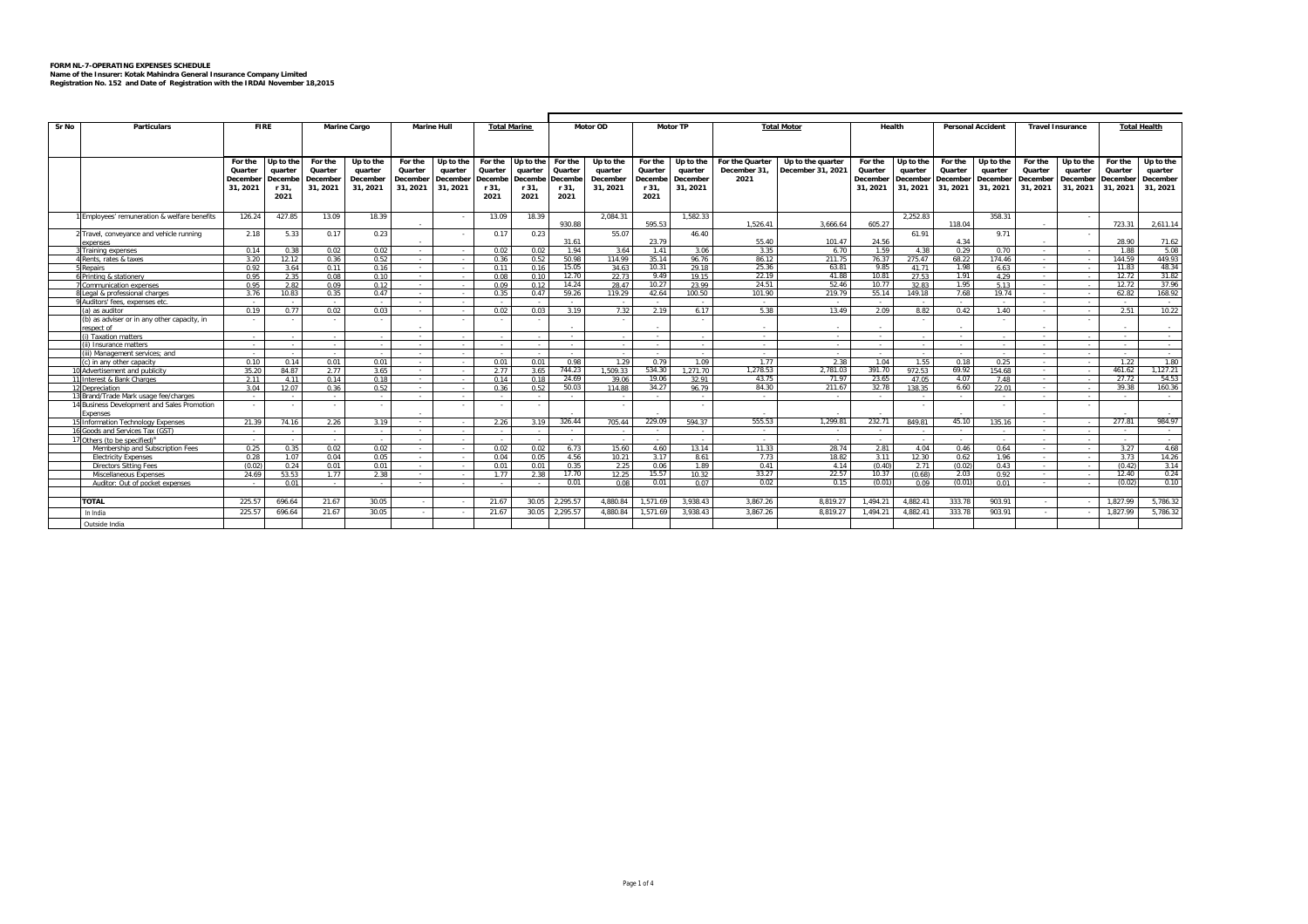## **FORM NL-7-OPERATING EXPENSES SCHEDULE Name of the Insurer: Kotak Mahindra General Insurance Company Limited Registration No. 152 and Date of Registration with the IRDAI November 18,2015**

|                                             | <b>Total Marine</b> |           |          |                     |                          |                    |         |                   |          |           |          |                 |                 |                    |              |           |             |                          |          |                         |          |                     |
|---------------------------------------------|---------------------|-----------|----------|---------------------|--------------------------|--------------------|---------|-------------------|----------|-----------|----------|-----------------|-----------------|--------------------|--------------|-----------|-------------|--------------------------|----------|-------------------------|----------|---------------------|
| Particulars                                 | <b>FIRE</b>         |           |          | <b>Marine Cargo</b> |                          | <b>Marine Hull</b> |         |                   |          | Motor OD  |          | <b>Motor TP</b> |                 | <b>Total Motor</b> | Health       |           |             | <b>Personal Accident</b> |          | verseas Travel Insuranc |          | <b>Total Health</b> |
|                                             | For the             | Up to the | For the  | Up to the           | For the                  | Up to the          |         | For the Up to the | For the  | Up to the | For the  | Up to the       | For the Quarter | Up to the quarter  | For the      | Up to the | For the     | Up to the                | For the  | Up to the               | For the  | Up to the           |
|                                             | Quarter             | quarter   | Quarter  | quarter             | Quarter                  | quarter            | Quarter | quarter           | Quarter  | quarter   | Quarter  | quarter         | December 31,    | December 31, 2020  | Quarter      | quarter   | Quarter     | quarter                  | Quarter  | quarter                 | Quarter  | quarter             |
|                                             | December            | Decembe   | December | December            | December                 | December           | Decembe | Decembe           | Decembe  | December  | Decembe  | December        | 2020            |                    | December     | December  |             | December December        | December | December                | Decembe  | December            |
|                                             | 31, 2020            | r 31,     | 31, 2020 | 31, 2020            | 31, 2020                 | 31, 2020           | r 31,   | r 31,             | r 31,    | 31, 2020  | r 31,    | 31, 2020        |                 |                    | 31.2020      | 31, 2020  |             | 31, 2020 31, 2020        | 31, 2020 | 31, 2020                | 31, 2020 | 31, 2020            |
|                                             |                     | 2020      |          |                     |                          |                    | 2020    | 2020              | 2020     |           | 2020     |                 |                 |                    |              |           |             |                          |          |                         |          |                     |
|                                             |                     |           |          |                     |                          |                    |         |                   |          |           |          |                 |                 |                    |              |           |             |                          |          |                         |          |                     |
|                                             |                     |           |          |                     |                          |                    |         |                   |          |           |          |                 |                 |                    |              |           |             |                          |          |                         |          |                     |
|                                             |                     |           |          |                     |                          |                    |         |                   |          |           |          |                 |                 |                    |              |           |             |                          |          |                         |          |                     |
| Employees' remuneration & welfare benefits  | 98.33               | 270.68    | 0.02     | 0.02                |                          | . .                | 0.02    | 0.02              |          | 1.656.73  |          | 1.211.90        |                 |                    |              | 1.819.82  |             | 137.29                   |          |                         |          |                     |
|                                             |                     |           |          |                     |                          |                    |         |                   | 594.95   |           | 426.73   |                 | 1.021.68        | 2.868.63           | 517.09       |           | 47.37       |                          |          |                         | 564.46   | 1.957.11            |
| 2 Travel, conveyance and vehicle running    | 1.06                | 1.73      |          |                     |                          | . .                |         |                   |          | 18.04     |          | 14.88           |                 |                    |              | 18.43     |             | 1.40                     |          |                         |          |                     |
| <b>xpenses</b>                              |                     |           |          |                     |                          |                    |         |                   | 10.70    |           | 8.64     |                 | 19.34           | 32.92              | 10.15        |           | 0.81        |                          |          |                         | 10.96    | 19.83               |
| Training expenses                           | 0.01                | 0.01      |          |                     |                          |                    |         |                   | 0.04     | 0.05      | 0.03     | 0.04            | 0.07            | 0.09               | 0.05         | 0.06      | . .         |                          |          |                         | 0.05     | 0.06                |
| <b>I Rents, rates &amp; taxes</b>           | 4.95                | 12.91     |          |                     | $\sim$                   |                    |         |                   | 40.90    | 111.46    | 31.97    | 91.97           | 72.87           | 203.43             | 77.86        | 276.90    | 45.79       | 129.44                   | $\sim$   |                         | 123.65   | 406.34              |
| 5 Repairs                                   | 1.66                | 4.40      |          |                     |                          |                    |         |                   | 13.64    | 37.97     | 10.64    | 31.33           | 24.28           | 69.30              | 12.52        | 47.31     | 1.17        | 3.57                     |          |                         | 13.69    | 50.88               |
| 6 Printing & stationery                     | 1 1 4               | 2.30      |          |                     | $\sim$                   |                    |         |                   | 9.72     | 20.51     | 7.75     | 16.93           | 17.47           | 37.44              | 9.90         | 24.52     | 0.84        | 1.86                     | $\sim$   |                         | 10.74    | 26.38               |
| Communication expenses                      | 1.60                | 3.21      |          |                     |                          |                    |         |                   | 13.48    | 28.20     | 10.75    | 23.27           | 24.23           | 51.47              | 14.07        | 34.61     | 1.19        | 2.60                     |          |                         | 15.26    | 37.21               |
| 8 Legal & professional charges              | 5.91                | 15.53     |          |                     |                          |                    |         |                   | 56.08    | 150.97    | 43.89    | 124.58          | 99.97           | 275.55             | 46.25        | 167.81    | 4.20        | 12.25                    |          |                         | 50.45    | 180.06              |
| 9 Auditors' fees, expenses etc.             |                     |           |          |                     |                          | - 11               |         |                   |          |           |          |                 |                 |                    |              |           | $\sim$      |                          | ٠.       |                         |          | . .                 |
| (a) as auditor                              | 0.29                | 0.75      |          |                     |                          |                    |         |                   | 2.42     | 6.50      | 1.89     | 5.36            | 4.31            | 11.86              | 2.28         | 8.11      | 0.21        | 0.61                     |          |                         | 2.49     | 8.72                |
| (b) as adviser or in any other capacity, in |                     |           |          |                     |                          |                    |         |                   |          |           |          |                 |                 |                    |              |           |             |                          |          |                         |          |                     |
| esnect of                                   |                     |           |          |                     |                          |                    |         |                   |          |           |          |                 |                 |                    |              |           |             |                          |          |                         |          |                     |
| (i) Taxation matters                        | $\sim$              |           |          |                     | $\sim$                   | - 11               |         |                   | $\sim$   |           | $\sim$   |                 | $\sim$          | $\sim$             | $\sim$       |           | $\sim$      |                          | $\sim$   |                         | . .      | $\sim$              |
| (ii) Insurance matters                      |                     |           |          |                     |                          |                    |         |                   | $\sim$   |           | . .      |                 | $\sim$          | $\sim$             | $\mathbf{r}$ |           | $\sim$      |                          | $\sim$   |                         | . .      | $\sim$              |
| (iii) Management services: and              |                     |           |          |                     | $\sim$                   |                    |         |                   | $\sim$   |           | $\sim$   |                 | $\sim$          | $\sim$             | $\sim$       |           | $\sim$      |                          | $\sim$   |                         | $\sim$   | $\sim$              |
| (c) in any other capacity                   | 0.02                | 0.06      |          |                     |                          |                    |         |                   | 0.14     | 0.51      | 0.11     | 0.42            | 0.25            | 0.93               | 0.12         | 0.64      | 0.01        | 0.05                     |          |                         | 0.13     | 0.69                |
| 10 Advertisement and publicity              | 29.66               | 64.78     | 0.01     | 0.01                |                          |                    | 0.01    | 0.01              | 412.47   | 966.35    | 326.36   | 797.38          | 738.83          | 1.763.73           | 250.48       | 697.14    | 21.77       | 52.61                    |          |                         | 272.25   | 749.75              |
| 11 Interest & Bank Charges                  | 1.19                | 4.34      |          |                     |                          |                    |         |                   | 9.50     | 37.46     | 7.13     | 30.91           | 16.63           | 68.37              | 6.67         | 46.67     | 0.76        | 3.52                     |          |                         | 7.43     | 50.19               |
| 12 Depreciation                             | 4.66                | 11.41     |          |                     |                          | - 11               |         |                   | 39.34    | 101.13    | 30.89    | 83.44           | 70.23           | 184.57             | 37.61        | 124.66    | 3.34        | 9.26                     | ٠.       |                         | 40.95    | 133.92              |
| 13 Brand/Trade Mark usage fee/charges       |                     |           |          |                     | . .                      | . п.               |         | - 1               | $\sim$   |           | . .      | $\sim$          | <b>1979</b>     | . .                | ۰.           |           | <b>1979</b> | . .                      | . .      |                         | $\sim$   | $\sim$              |
| 14 Business Development and Sales Promotion |                     |           |          |                     |                          |                    |         |                   |          |           |          |                 |                 |                    |              |           |             |                          |          |                         |          |                     |
| <b>Expenses</b>                             |                     |           |          |                     |                          |                    |         |                   |          |           |          |                 |                 |                    |              |           |             |                          |          |                         |          | . .                 |
| 15 Information Technology Expenses          | 20.44               | 47.00     | 0.01     | 0.01                |                          |                    | 0.01    | 0.01              | 169.90   | 406.11    | 134.23   | 335.10          | 304.13          | 741.21             | 168.05       | 505.82    | 14.85       | 38.17                    | $\sim$   |                         | 182.90   | 543.99              |
| 16 Goods and Services Tax (GST)             |                     |           |          |                     | <b>Contract Contract</b> |                    |         |                   | $\sim$   |           | $\sim$   | $\sim$          | $\sim$          | $\sim$             | $\sim$       |           | $\sim$      | $\sim$                   | $\sim$   |                         | $\sim$   | $\sim$              |
| 17 Others (to be specified) <sup>a</sup>    |                     |           |          |                     |                          |                    |         |                   |          |           |          |                 |                 |                    |              |           |             |                          |          |                         |          | <b>A</b>            |
| Membership and Subscription Fees            | 0.20                | 0.96      |          |                     |                          |                    |         |                   | 3.88     | 13.35     | 2.96     | 11.01           | 6.84            | 24.36              | 0.90         | 9.11      | 0.12        | 0.69                     | . .      |                         | 1.02     | 9.80                |
| <b>Flectricity Expenses</b>                 | 0.34                | 0.89      |          |                     |                          |                    |         |                   | 2.80     | 7.67      | 2.19     | 6.33            | 4.99            | 14.00              | 2.58         | 9.55      | 0.24        | 0.72                     | . .      |                         | 2.82     | 10.27<br>2.56       |
| Directors Sitting Fees                      | 0.07                | 0.22      |          |                     |                          |                    |         |                   | 0.56     | 1.91      | 0.43     | 1.58            | 0.99            | 3.49               | 0.45         | 2.38      | 0.05        | 0.18                     | ٠.       |                         | 0.50     |                     |
| Miscellaneous Expenses                      | 9.83                | 25.79     | 0.01     | 0.01                | $\sim$                   | - 11               | 0.01    | 0.01              | (3.59)   | 6.11      | (3.21)   | 5.04            | (6.80)          | 11.15              | 23.83        | 29.90     | 1.61        | 2.80                     | $\sim$   |                         | 25.44    | 32.70               |
| Auditor: Out of pocket expenses             |                     | 0.04      |          |                     | <b>COL</b>               |                    |         |                   | 0.02     | 0.33      | . .      | 0.27            | 0.02            | 0.60               | (0.04)       | 0.41      | $\sim$      | 0.03                     | . .      |                         | (0.04)   | 0.44                |
| <b>TOTAL</b>                                | 181.36              | 467.01    | 0.05     | 0.05                |                          |                    | 0.05    | 0.05              | 1.376.95 | 3.571.36  | 1.043.38 | 2.791.74        | 2.420.33        | 6.363.10           | 1.180.82     | 3.823.85  | 144.33      | 397.05                   |          |                         | 1.325.15 | 4.220.90            |
| In India                                    | 181.36              | 467.01    | 0.05     | 0.05                |                          |                    | 0.05    | 0.05              | 1.376.95 | 3.571.36  | 1.043.38 | 2.791.74        | 2.420.33        | 6.363.10           | 1.180.82     | 3.823.85  | 144.33      | 397.05                   |          |                         | 1.325.15 | 4.220.90            |
| Outside India                               |                     |           |          |                     |                          |                    |         |                   |          |           |          |                 |                 |                    |              |           |             |                          |          |                         |          |                     |
|                                             |                     |           |          |                     |                          |                    |         |                   |          |           |          |                 |                 |                    |              |           |             |                          |          |                         |          |                     |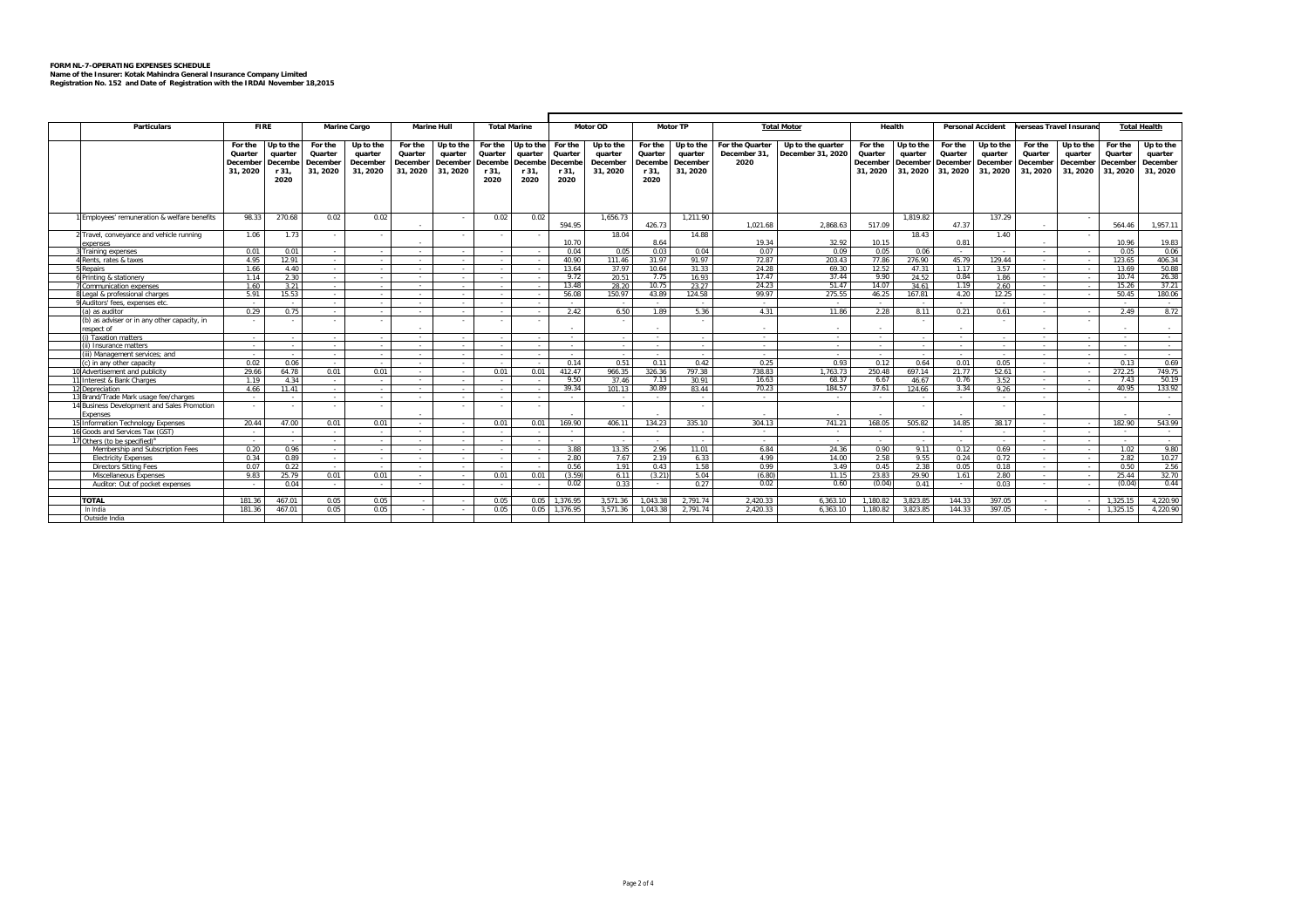

**(Amount in Rs. Lakhs)**

|       | Miscellaneous<br>Public/ Product Liability<br><b>Total Miscellaneous</b> |                     |                                                           |                     |                          |                      |                      |                      |                      |                      |                      |                               |                      |                                       |                     |                                           |                      |                                 |                      |  |
|-------|--------------------------------------------------------------------------|---------------------|-----------------------------------------------------------|---------------------|--------------------------|----------------------|----------------------|----------------------|----------------------|----------------------|----------------------|-------------------------------|----------------------|---------------------------------------|---------------------|-------------------------------------------|----------------------|---------------------------------|----------------------|--|
| Sr No | <b>Particulars</b>                                                       |                     | Workmen's<br>Compensation/<br><b>Employer's Liability</b> |                     |                          |                      | Engineering          |                      | Aviation             |                      | Crop Insurance       | Other segments <sup>(b)</sup> |                      | <b>Other Miscellaneous</b><br>segment |                     |                                           |                      | <b>Grand Total</b>              |                      |  |
|       |                                                                          | For the<br>Quarter  | Up to the<br>quarter                                      | For the<br>Quarter  | Up to the<br>quarter     | For the<br>Quarter   | Up to the<br>quarter | For the<br>Quarter   | Up to the<br>quarter | For the<br>Quarter   | Up to the<br>quarter | For the<br>Quarter            | Up to the<br>quarter | For the<br>Quarter                    | quarter             | Up to the For the Quarter<br>December 31. | Up to the<br>quarter | For the Quarter<br>December 31. | Up to the<br>quarter |  |
|       |                                                                          | December<br>31.2021 | December<br>31, 2021                                      | December<br>31.2021 | December<br>31.2021      | December<br>31, 2021 | December<br>31, 2021 | December<br>31, 2021 | December<br>31, 2021 | December<br>31, 2021 | December<br>31.2021  | December<br>31.2021           | December<br>31, 2021 | December<br>31, 2021                  | December<br>31.2021 | 2021                                      | December 31<br>2021  | 2021                            | December 31.<br>2021 |  |
|       | Employees' remuneration & welfare benefits                               |                     | 13.46                                                     |                     | $\overline{\phantom{a}}$ |                      | 12.30                |                      |                      |                      | $\mathbf{r}$         |                               | ٠.                   |                                       | 108.38              |                                           |                      |                                 |                      |  |
|       |                                                                          | 2.87                |                                                           |                     |                          | 5.83                 |                      |                      |                      |                      |                      |                               |                      | 79.32                                 |                     | 2.337.74                                  | 6.411.92             | 2.477.07                        | 6,858.16             |  |
|       | Travel, conveyance and vehicle running<br>expenses                       | 0.06                | 0.17                                                      | . .                 | ٠                        | 0.08                 | 0.15                 | $\sim$               |                      | $\mathbf{r}$         |                      | $\mathbf{r}$                  | ٠                    | 1.05                                  | 1.35                | 85.49                                     | 174.76               | 87.84                           | 180.32               |  |
|       | <b>Training expenses</b>                                                 | <b>1979</b>         | 0.01                                                      | $\sim$              |                          | . .                  | 0.01                 | $\mathbf{r}$         |                      |                      | $\mathbf{r}$         | $\sim$                        | $\sim$               | 0.08                                  | 0.10                | 5.31                                      | 11.90                | 5.47                            | 12.30                |  |
|       | <b>Rents, rates &amp; taxes</b>                                          | 0.07                | 0.38                                                      | $\sim$              | $\sim$                   | 0.17                 | 0.36                 | $\sim$               |                      | $\mathbf{r}$         | $\sim$               | $\sim$                        | $\sim$               | 2.21                                  | 3.09                | 233.16                                    | 665.51               | 236.72                          | 678.15               |  |
|       | Repairs                                                                  | 0.01                | 0.11                                                      | $\sim$              | $\mathbf{r}$             | 0.05                 | 0.11                 | $\sim$               |                      |                      |                      | $\sim$                        | ٠.                   | 0.66                                  | 0.92                | 37.91                                     | 113.29               | 38.94                           | 117.09               |  |
|       | <b>Printing &amp; stationery</b>                                         | 0.02                | 0.07                                                      | $\sim$              | $\mathbf{r}$             | 0.04                 | 0.07                 |                      |                      |                      | $\mathbf{r}$         | $\mathbf{r}$                  | $\sim$               | 0.47                                  | 0.60                | 35.44                                     | 74.44                | 36.47                           | 76.89                |  |
|       | Communication expenses                                                   | 0.02                | 0.09                                                      | $\sim$              | $\mathbf{r}$             | 0.04                 | 0.08                 | $\sim$               |                      |                      | $\sim$               | $\sim$                        | $\sim$               | 0.53                                  | 0.71                | 37.82                                     | 91.30                | 38.86                           | 94.24                |  |
|       | egal & professional charges                                              | 0.09                | 0.34                                                      | $\sim$              | i.                       | 0.16                 | 0.31                 | ÷                    |                      |                      | $\sim$               | $\mathbf{r}$                  | ۰.                   | 2.06                                  | 2.74                | 167.03                                    | 392.10               | 171.14                          | 403.40               |  |
|       | Auditors' fees, expenses etc.                                            | <b>1979</b>         |                                                           | $\sim$              |                          | ٠.                   |                      | $\sim$               |                      |                      | a.                   | $\mathbf{r}$                  | $\sim$               |                                       |                     | $\mathbf{r}$                              | $\sim$               |                                 | <b>1979</b>          |  |
|       | (a) as auditor                                                           |                     | 0.02                                                      | $\mathbf{r}$        | $\mathbf{r}$             | 0.01                 | 0.02                 | $\sim$               |                      |                      | $\sim$               |                               | $\sim$               | 0.13                                  | 0.19                | 8.03                                      | 23.94                | 8.24                            | 24.74                |  |
|       | (b) as adviser or in any other capacity, in<br>espect of                 |                     |                                                           |                     | ٠                        |                      |                      |                      |                      |                      |                      |                               | $\sim$               |                                       |                     |                                           |                      |                                 |                      |  |
|       | (i) Taxation matters                                                     | $\sim$              | ٠.                                                        | $\sim$              | $\sim$                   | $\sim$               |                      | $\sim$               | $\sim$               | $\sim$               | $\sim$               | $\sim$                        | $\sim$               | $\sim$                                | $\sim$              | $\sim$                                    | $\sim$               | $\sim$                          | <b>Service</b>       |  |
|       | (ii) Insurance matters                                                   | . .                 | и.                                                        | . .                 |                          | $\sim$               |                      | . .                  |                      | $\mathbf{r}$         | $\sim$               | <b>A</b>                      | $\sim$               | <b>1999</b>                           | <b>1979</b>         | $\sim$                                    | $\sim$               | . .                             | $\sim$               |  |
|       | iii) Management services: and                                            | . .                 | $\sim$                                                    | $\sim$              | $\sim$                   | $\sim$               | $\sim$               | $\sim$               | $\sim$               | . .                  | $\sim$               | $\sim$                        | $\sim$               | $\sim$                                | $\sim$              | $\sim$                                    | $\sim$               | $\sim$                          | <b>Service</b>       |  |
|       | (c) in any other capacity                                                | <b>1979</b>         |                                                           | $\sim$              |                          | $\sim$               |                      | $\sim$               |                      |                      | $\sim$               | <b>A</b>                      | $\sim$               | 0.03                                  | 0.03                | 3.02                                      | 4.21                 | 3.13                            | 4.36                 |  |
|       | 10 Advertisement and publicity                                           | 0.93                | 2.67                                                      | $\sim$              | $\sim$                   | 1.39                 | 2.46                 | $\sim$               |                      | $\mathbf{r}$         | $\sim$               | $\sim$                        | $\sim$               | 16.72                                 | 21.50               | 1.759.19                                  | 3.934.87             | 1.797.16                        | 4.023.39             |  |
|       | 11 Interest & Bank Charges                                               | 0.06                | 0.13                                                      | $\sim$              | $\sim$                   | 0.08                 | 0.12                 | $\sim$               |                      | $\sim$               | $\mathbf{r}$         | <b>A</b>                      | $\sim$               | 0.85                                  | 1.04                | 72.46                                     | 127.79               | 74.71                           | 132.08               |  |
|       | 12 Depreciation                                                          | 0.06                | 0.38                                                      | $\sim$              |                          | 0.16                 | 0.35                 | $\sim$               |                      |                      | $\sim$               | $\sim$                        | $\sim$               | 2.19                                  | 3.06                | 126.09                                    | 375.82               | 129.49                          | 388.41               |  |
|       | 13 Brand/Trade Mark usage fee/charges                                    |                     |                                                           | $\sim$              | $\sim$                   | ٠                    |                      |                      | ٠.                   | ٠                    | $\sim$               | $\sim$                        | $\sim$               |                                       | $\sim$              | $\sim$                                    | $\sim$               |                                 | $\sim$               |  |
|       | 14 Business Development and Sales Promotion<br>Expenses                  |                     |                                                           |                     | ٠                        |                      |                      |                      |                      |                      |                      |                               | ×.                   |                                       |                     |                                           |                      |                                 |                      |  |
|       | 5 Information Technology Expenses                                        | 0.48                | 2.33                                                      | $\sim$              | и.                       | 1.02                 | 2.15                 | $\sim$               |                      |                      | $\sim$               | <b>A</b>                      | $\sim$               | 13.71                                 | 18.79               | 848.55                                    | 2.308.05             | 872.20                          | 2.385.40             |  |
|       | 6 Goods and Services Tax (GST)                                           | . .                 | . .                                                       | <b>1979</b>         | $\mathbf{r}$             | . .                  | - 11                 | . .                  |                      | х.                   | . .                  | $\sim$                        | $\sim$               | . .                                   | . .                 | . .                                       | . .                  | . .                             |                      |  |
|       | Others (to be specified) <sup>a</sup>                                    | $\mathbf{r}$        | <b>COL</b>                                                | <b>1979</b>         | $\mathbf{r}$             |                      |                      | $\sim$               |                      |                      | $\sim$               |                               | $\sim$               |                                       | . .                 | $\sim$                                    | $\sim$               | $\sim$                          | $\sim$               |  |
|       | Membership and Subscription Fees                                         | 0.01                | 0.01                                                      | <b>A</b>            | $\sim$                   | 0.01                 | 0.01                 | $\sim$               |                      |                      | $\sim$               | $\sim$                        | $\sim$               | 0.08                                  | 0.09                | 14.70                                     | 33.53                | 14.97                           | 33.90                |  |
|       | <b>Electricity Expenses</b>                                              | <b>1979</b>         | 0.03                                                      | <b>1979</b>         | $\mathbf{r}$             | 0.01                 | 0.03                 | $\sim$               |                      |                      | $\mathbf{r}$         | $\mathbf{r}$                  | $\sim$               | 0.19                                  | 0.27                | 11.66                                     | 33.41                | 11.98                           | 34.53                |  |
|       | <b>Directors Sitting Fees</b>                                            | <b>1979</b>         | 0.01                                                      | $\sim$              | $\mathbf{r}$             | $\sim$               | 0.01                 | $\sim$               |                      |                      | $\sim$               | <b>110</b>                    | $\sim$               | 0.03                                  | 0.06                | 0.02                                      | 7.36                 | 0.01                            | 7.61                 |  |
|       | Miscellaneous Expenses                                                   | 0.03                |                                                           | $\sim$              |                          | 1.80                 | 4.69                 | $\sim$               |                      |                      |                      | $\sim$                        | $\sim$               | 2.09                                  | 4.10                | 49.59                                     | 31.60                | 76.05                           | 87.51                |  |
|       | Auditor: Out of pocket expenses                                          |                     |                                                           | $\sim$              |                          |                      |                      |                      |                      |                      |                      |                               | $\sim$               |                                       |                     |                                           | 0.25                 |                                 | 0.26                 |  |
|       | <b>TOTAL</b>                                                             | 4.71                | 20.21                                                     |                     |                          | 10.85                | 23.23                |                      |                      |                      |                      |                               |                      | 122.40                                | 167.02              | 5,833.21                                  | 14,816.05            | 6.080.45                        | 15,542.74            |  |
|       |                                                                          |                     |                                                           |                     |                          |                      |                      |                      |                      |                      |                      |                               | $\sim$               |                                       |                     |                                           |                      |                                 |                      |  |
|       | In India                                                                 | 4.71                | 20.21                                                     |                     |                          | 10.85                | 23.23                |                      |                      |                      | <b>1979</b>          |                               |                      | 122.40                                | 167.02              | 5.833.21                                  | 14,816.05            | 6.080.45                        | 15.542.74            |  |
|       | Outside India                                                            |                     |                                                           |                     |                          |                      |                      |                      |                      |                      |                      |                               |                      |                                       |                     |                                           |                      |                                 |                      |  |